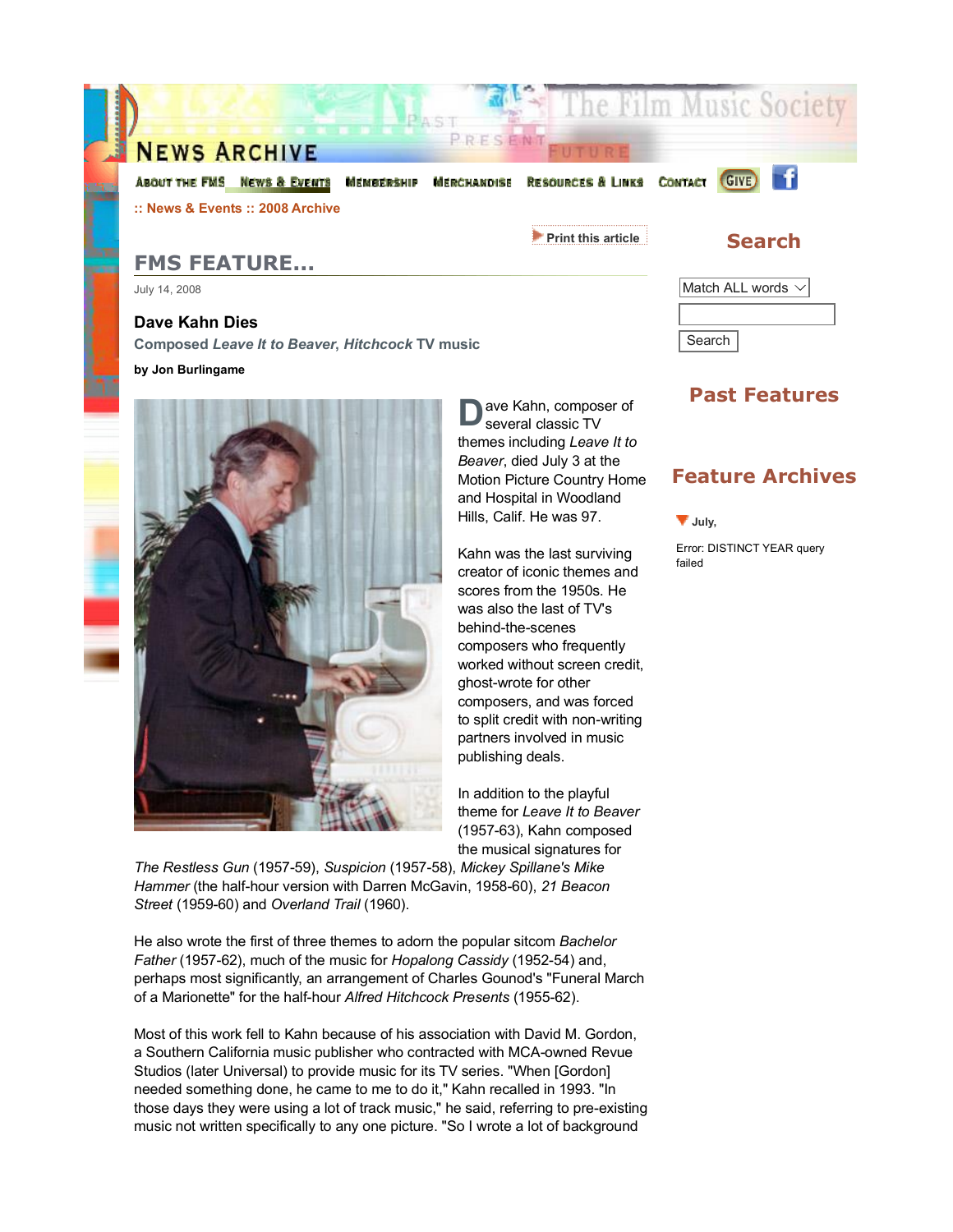music for *Hitchcock* and all the shows [Gordon] had out there.

"And in those days, you had to do it out of the country," Kahn explained. "All of the stuff that I did for him was recorded in Munich, Germany. He used the musicians in the Munich Symphony. You sent the music over there and they recorded and sent it back."

All of Kahn's themes, for publishing purposes, were co-credited to "Melvyn Lenard," the first and middle names of Gordon's son, who didn't actually compose music but whose name enabled the Gordon family to collect half the royalties of any Kahn composition used. It was understood to be part of the deal in that early, less scrutinized, era of TV music.

In addition to the themes, Kahn was also called upon to write underscore music for several of the series, notably *Beaver* and *Hitchcock*, but on a "library" basis, not for specific scenes or episodes. "I did a lot of what you'd call 'wild' cues – a bunch of mystery cues for *Hitchcock*, music for fights or car chases. I did some bridges based on the themes. Music editors had to cut them in and make them fit."

In fact, Kahn knew nothing of Jerry Mathers or Tony Dow before composing that memorably bouncy tune with just a hint of mischief for *Leave It to Beaver*. "I wrote it without having seen the pilot," Kahn remembered. "I was just told it was a kids' show and a little of what it was all about. That's the only thing I ever wrote that everybody knows. That's my claim to fame," Kahn said with a smile.

The music that Gordon commissioned from Kahn wound up in literally dozens of popular shows from the late 1950s and early 1960s (most of them produced by Revue), including *Bringing Up Buddy*, *Buckskin*, *Cimarron City*, *Coronado 9*, *Death Valley Days*, *M Squad*, *The Millionaire*, *Northwest Passage*, *The Real McCoys*, *State Trooper*, *The Texan*, *The Thin Man*, *Wagon Train*, *Tales of Wells Fargo* and more.

Although *Leave It to Beaver* is the best-known of Kahn's TV themes, interestingly it was his folk-flavored theme for John Payne's Western *The Restless Gun* that was the most-recorded at the time, earning renditions by the Sons of the Pioneers, Lawrence Welk, Mitch Miller and others.

Just once was an entire album devoted to Kahn's music: the 1959 soundtrack for *Mike Hammer*, arranged and conducted by jazz veteran Skip Martin. "Dave Gordon called me up one day and said, 'I've got an album at RCA. Write me up 12 tunes real quick. So we did this album, and none of that music was ever in *Mike Hammer*." The album – now available on CD, paired with another Revue soundtrack, *M Squad* – is 33 minutes of classic private-eye jazz played by some of the West Coast's finest musicians.

Kahn spent nine years – from the early 1960s to the early 1970s – at Filmways, where he served as a music editor, coordinator and supervisor on such popular comedies as *The Beverly Hillbillies*, *Petticoat Junction*, *Mister Ed*, *The Addams Family* and *Green Acres*. He wrote background music for most of them and earned a tiny bit of fame by singing (along with its composer) the *Addams Family* theme ("they're creepy and they're kooky, mysterious and spooky...").

"Vic Mizzy and I made a tape singing the theme to demonstrate it to the producers. Well, they never did replace our voices – mostly Vic's – with real singers, so that's what went on the air," remarked Kahn.